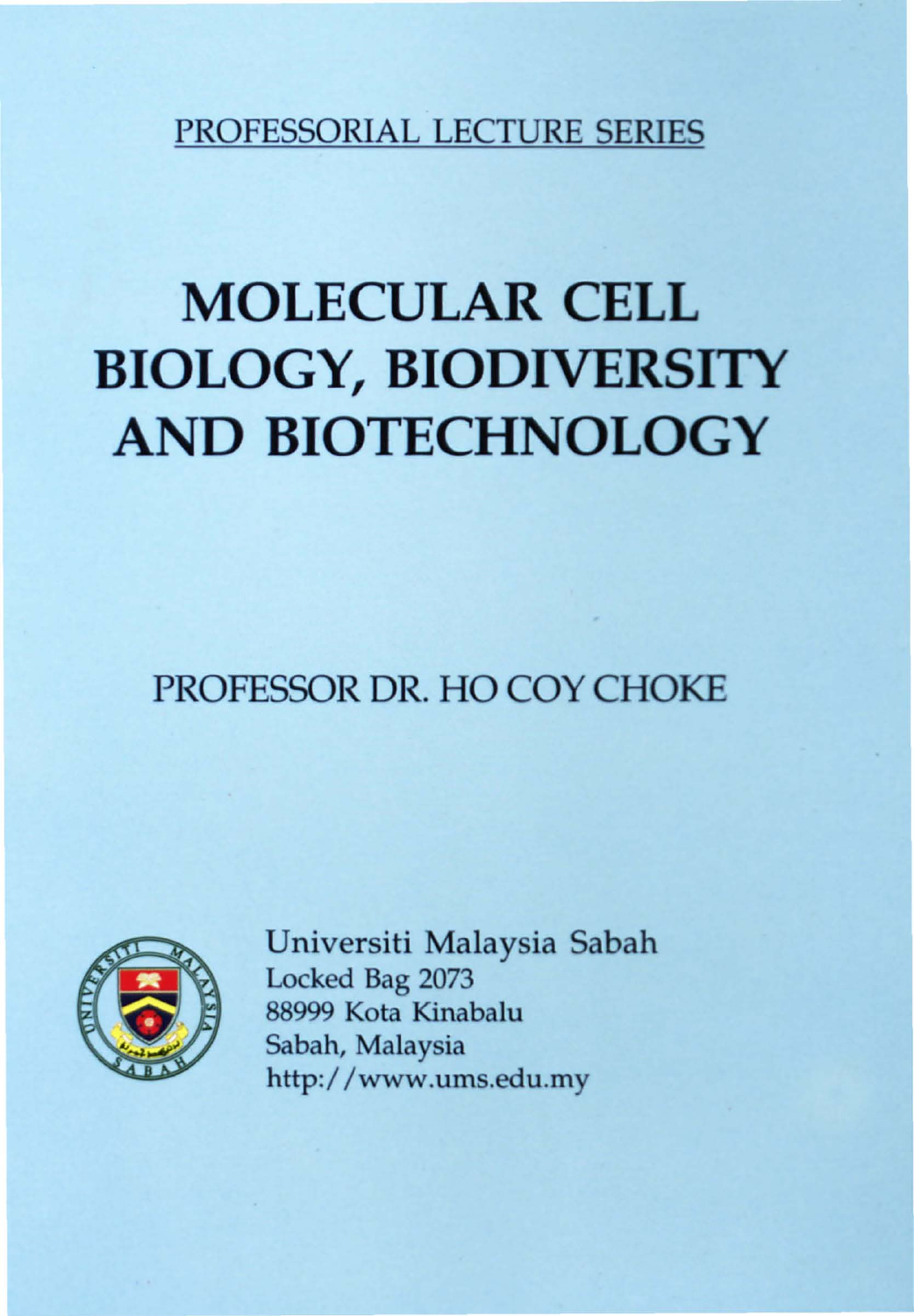## MOLECULAR CELL BIOLOGY, BIODIVERSITY AND BIOTECHNOLOGY

 $\sim$   $\sim$ 

 $\mathcal{L}_{\text{max}}$  and  $\mathcal{L}_{\text{max}}$  . The set of  $\mathcal{L}_{\text{max}}$ 

 $\bullet$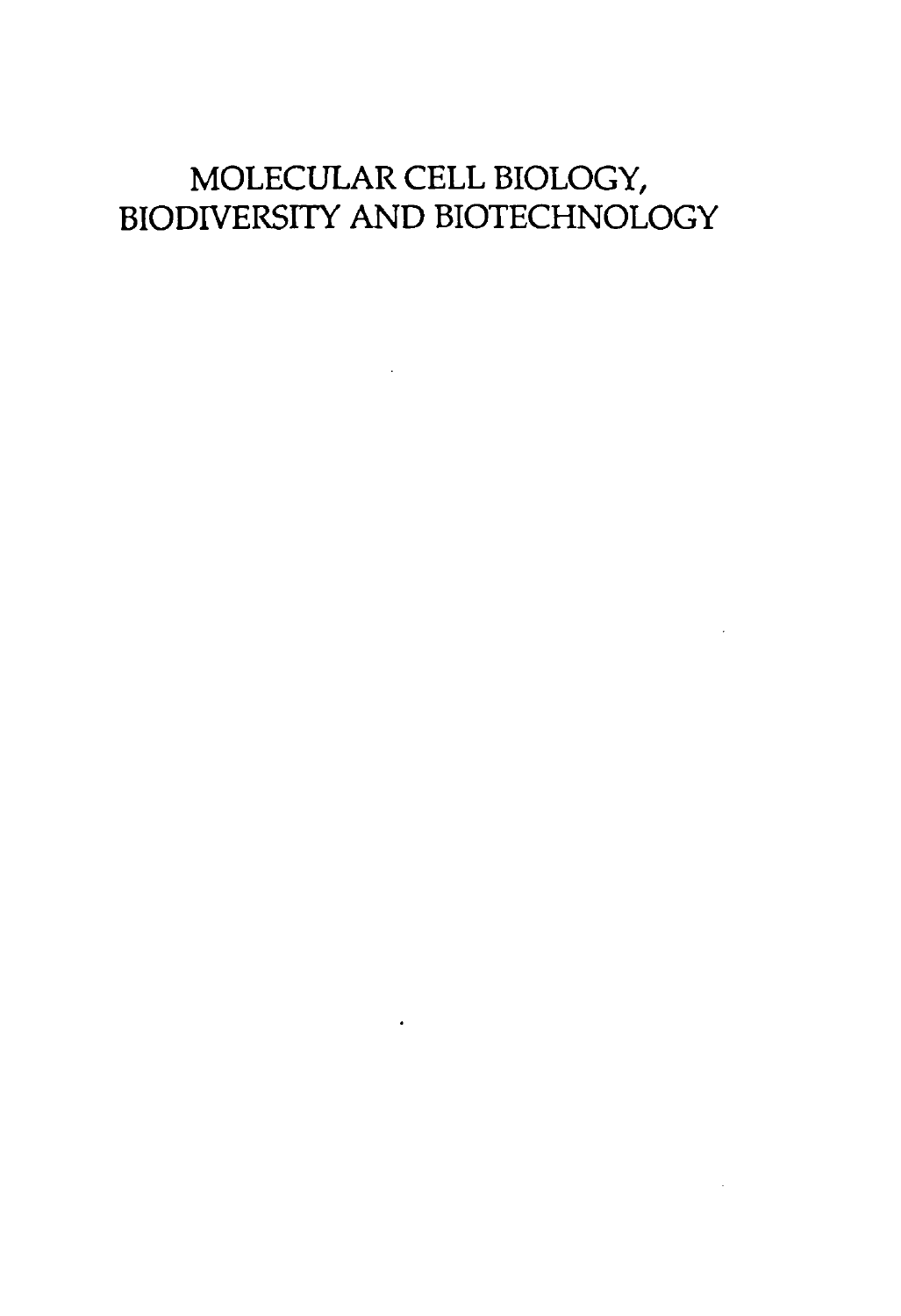

Plate 1: Dr. Selman A. Wakesman (left) and Sir Alexander Fleming (right) , both scientists won the Nobel Prize in Medicine or Physiology, were discussing the microbes which produce medically important antibiotics. *(Courtesy* of *AmeriCJIn Society for Microbiology)*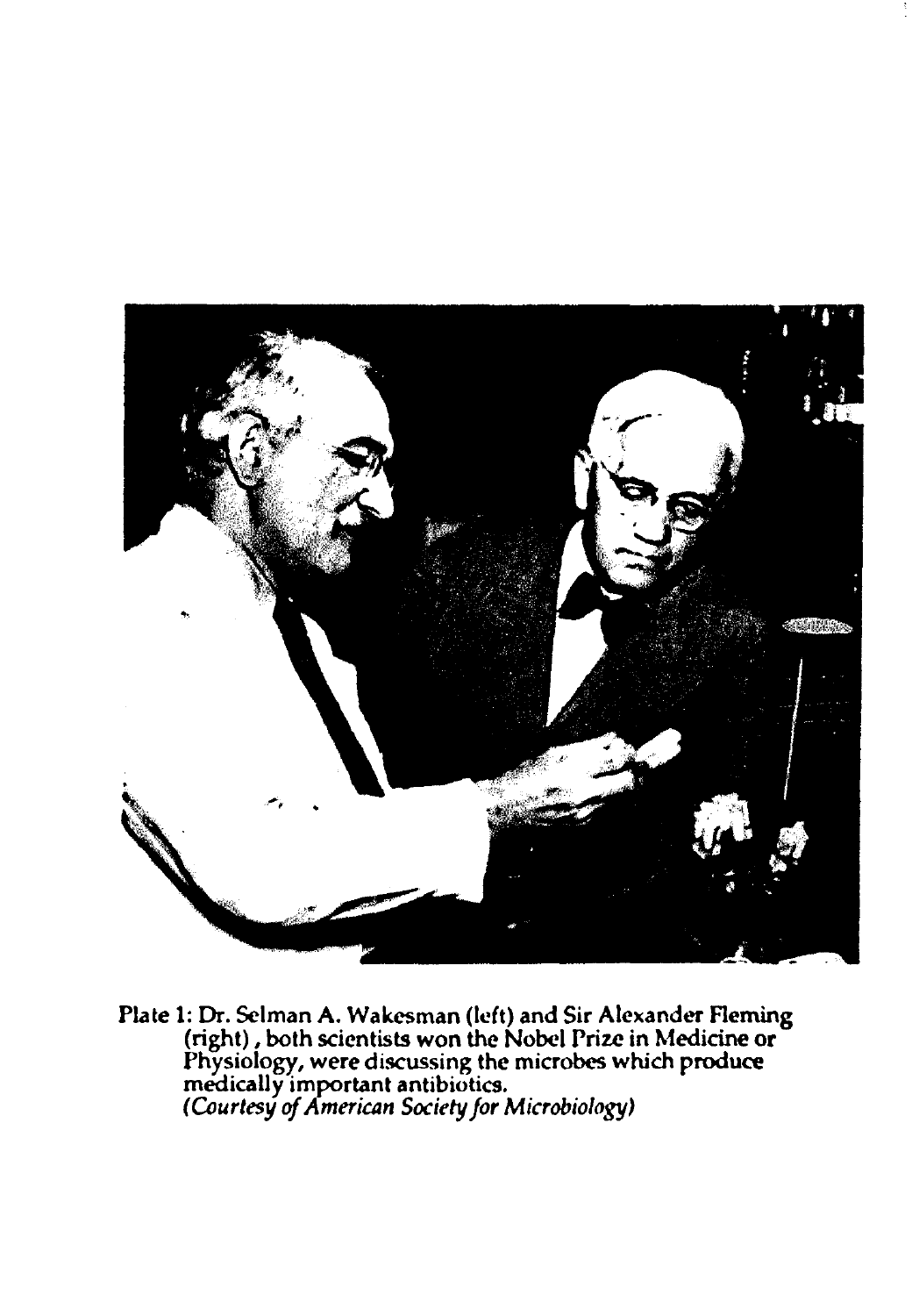#### PROFESSORIAL LECTURE SERIES

## MOLECULAR CELL BIOLOGY, BIODNERSITY AND BIOTECHNOLOGY

# PROFESSOR DR. HO COY CHOKE

# BIOTECHNOLOGY PROGRAMME SCHOOL of SCIENCE & TECHNOLOGY UNIVERSITI MALAYSIA SABAH

April 2003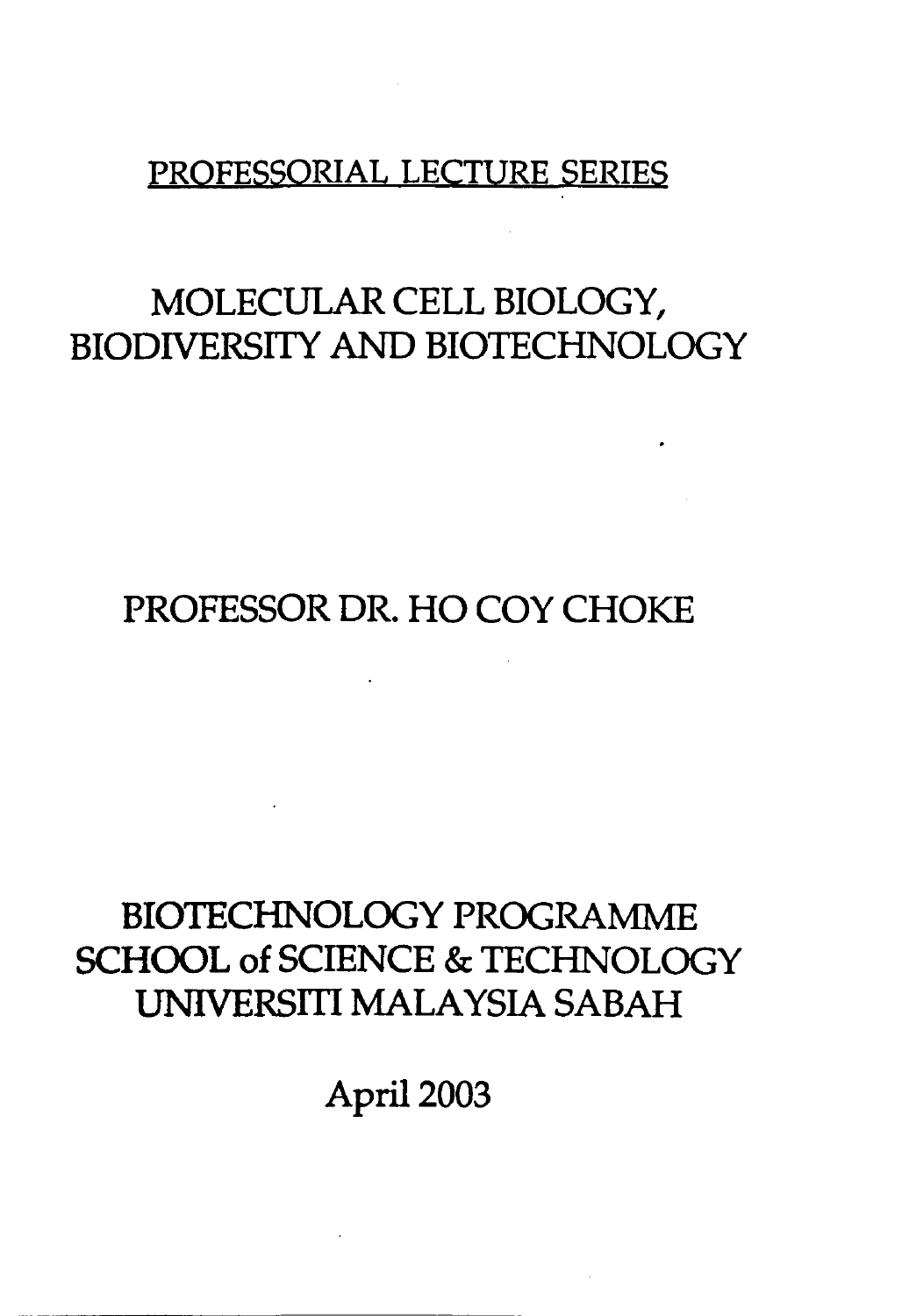© Universiti Malaysia Sabah 2003 All rights reserved. Except as permitted by Act 332, Malaysian Copyright Act of 1987, no parts of this publication may be reproduced or distributed in any form or by any means, or stored in a data base or retrieval system, without the prior written permission of the Head of Publication Unit, Universiti Malaysia Sabah. Permission of rights are subjected to royalty payment.

National Library Malaysia Catalouging- in- Publication Data

Ho, Coy Choke

Molecular cell biology, biodiversity and biotechnology / Ho Coy Choke.

ISBN 983-2369- 04-5

1. Molecular biology. 2. Cytology. 3. Biological diversity. 4. Biotechnology. I. Title

611.018

This book was set in Book Antigua type face Type size and leading for text was 11/13 points Layout Artist: Ms Gomera Jumat Editor: Mr Lim Miin Hwa @ Jason Lim Head of Publishing Unit: Mr Abdul Manaf Saad Published by Universiti Malaysia Sabah, Locked Bag 2073, 88999 Kota Kinabalu, Sabah Printed by . Percetakan CCS Sdn Bhd No. 11, Block G, Sri Kemajuan Industrial Estate, Mile 6, Jalan Tuaran, 88450 Inanam, Kota Kinabalu, Sabah. P. O. Box 21760, 88775 Luyang, Sabah. Tel: 088-426120, 088-437120 Fax: 088-430120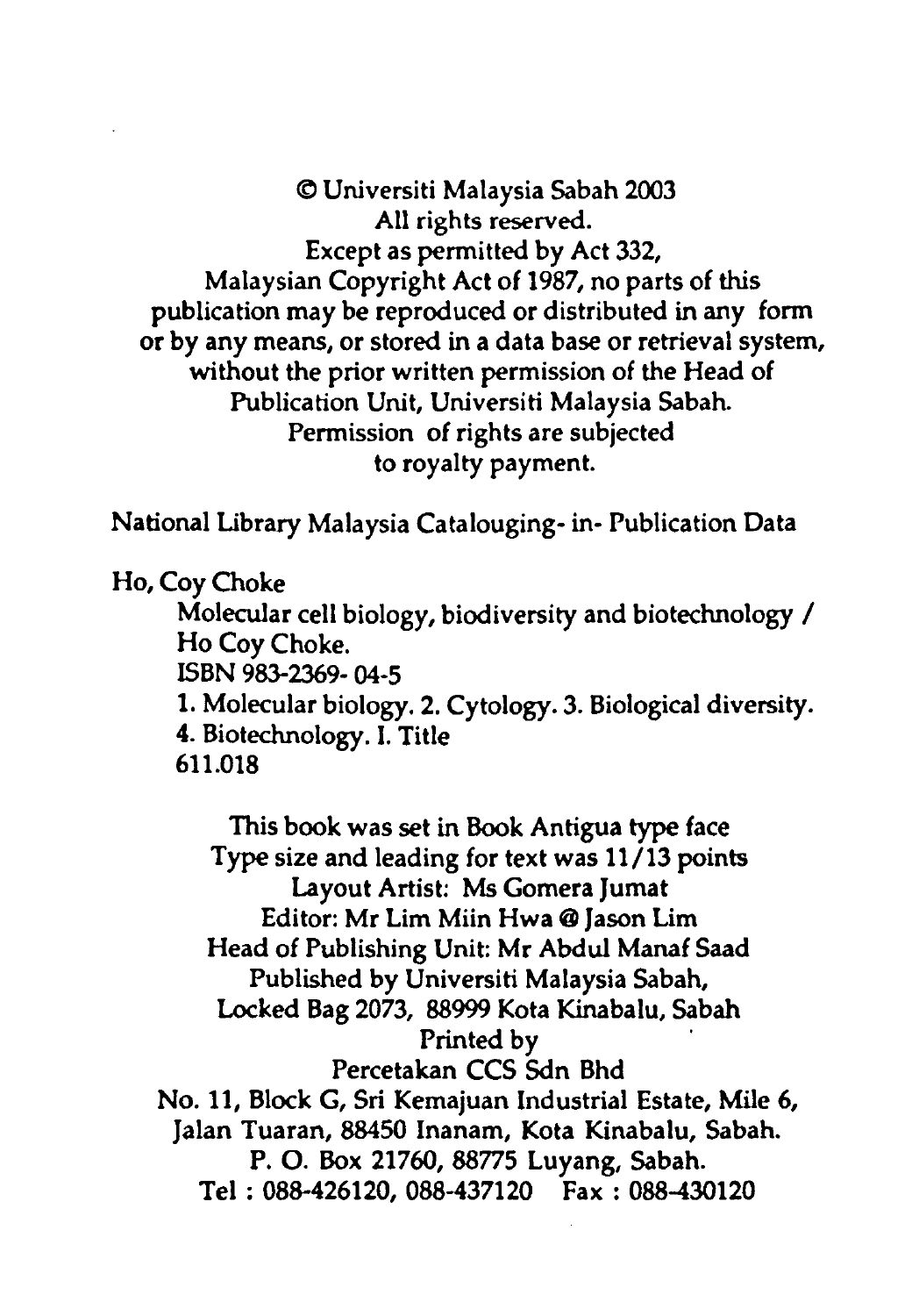#### **CONTENTS**

| <b>Lists of Tables</b>                                                                                                                                                                                                                                                                                                                                                                                                                                                                                                                                                                                                                                                                                                                                                 | vi           |  |  |  |
|------------------------------------------------------------------------------------------------------------------------------------------------------------------------------------------------------------------------------------------------------------------------------------------------------------------------------------------------------------------------------------------------------------------------------------------------------------------------------------------------------------------------------------------------------------------------------------------------------------------------------------------------------------------------------------------------------------------------------------------------------------------------|--------------|--|--|--|
|                                                                                                                                                                                                                                                                                                                                                                                                                                                                                                                                                                                                                                                                                                                                                                        |              |  |  |  |
|                                                                                                                                                                                                                                                                                                                                                                                                                                                                                                                                                                                                                                                                                                                                                                        |              |  |  |  |
|                                                                                                                                                                                                                                                                                                                                                                                                                                                                                                                                                                                                                                                                                                                                                                        |              |  |  |  |
|                                                                                                                                                                                                                                                                                                                                                                                                                                                                                                                                                                                                                                                                                                                                                                        |              |  |  |  |
|                                                                                                                                                                                                                                                                                                                                                                                                                                                                                                                                                                                                                                                                                                                                                                        |              |  |  |  |
| Abstract                                                                                                                                                                                                                                                                                                                                                                                                                                                                                                                                                                                                                                                                                                                                                               | xiii         |  |  |  |
| Introduction                                                                                                                                                                                                                                                                                                                                                                                                                                                                                                                                                                                                                                                                                                                                                           | $\mathbf{1}$ |  |  |  |
|                                                                                                                                                                                                                                                                                                                                                                                                                                                                                                                                                                                                                                                                                                                                                                        | 5            |  |  |  |
| <b>List of Figures</b><br>List of Map<br><b>List of Plates</b><br>Preface<br>Acknowledgement<br>Antibiotics -streptomycin for tuberculosis<br>Signal transduction, cell cycle and cancer<br>Novel cancer drugs<br>Yeast<br>Human<br>Ras and cancer<br>Memory and Alzheimer's disease<br>Molecular biology of memory storage<br>Molecular constraint on learning and memory<br>Search for drugs of Alzheimer's disease (AD)<br>Molecular mechanisms of AD pathology<br>Biodiversity<br>Plant and animal biodiversity<br>Microbial diversity<br>Novel microbes produce novel compounds<br>Biodiversity of microbes in relation to<br>drug discovery<br>Unculturable soil microbes<br>Conclusion<br>Essential components of biodiversity-based<br>pharmaceutical industry |              |  |  |  |
|                                                                                                                                                                                                                                                                                                                                                                                                                                                                                                                                                                                                                                                                                                                                                                        | 10           |  |  |  |
|                                                                                                                                                                                                                                                                                                                                                                                                                                                                                                                                                                                                                                                                                                                                                                        | 13           |  |  |  |
|                                                                                                                                                                                                                                                                                                                                                                                                                                                                                                                                                                                                                                                                                                                                                                        | 15           |  |  |  |
|                                                                                                                                                                                                                                                                                                                                                                                                                                                                                                                                                                                                                                                                                                                                                                        | 15           |  |  |  |
|                                                                                                                                                                                                                                                                                                                                                                                                                                                                                                                                                                                                                                                                                                                                                                        |              |  |  |  |
|                                                                                                                                                                                                                                                                                                                                                                                                                                                                                                                                                                                                                                                                                                                                                                        | 19           |  |  |  |
|                                                                                                                                                                                                                                                                                                                                                                                                                                                                                                                                                                                                                                                                                                                                                                        | 20           |  |  |  |
|                                                                                                                                                                                                                                                                                                                                                                                                                                                                                                                                                                                                                                                                                                                                                                        | 22           |  |  |  |
|                                                                                                                                                                                                                                                                                                                                                                                                                                                                                                                                                                                                                                                                                                                                                                        | 24           |  |  |  |
|                                                                                                                                                                                                                                                                                                                                                                                                                                                                                                                                                                                                                                                                                                                                                                        | 27           |  |  |  |
|                                                                                                                                                                                                                                                                                                                                                                                                                                                                                                                                                                                                                                                                                                                                                                        | 27           |  |  |  |
|                                                                                                                                                                                                                                                                                                                                                                                                                                                                                                                                                                                                                                                                                                                                                                        | 27           |  |  |  |
|                                                                                                                                                                                                                                                                                                                                                                                                                                                                                                                                                                                                                                                                                                                                                                        | 28           |  |  |  |
|                                                                                                                                                                                                                                                                                                                                                                                                                                                                                                                                                                                                                                                                                                                                                                        |              |  |  |  |
|                                                                                                                                                                                                                                                                                                                                                                                                                                                                                                                                                                                                                                                                                                                                                                        | 34           |  |  |  |
|                                                                                                                                                                                                                                                                                                                                                                                                                                                                                                                                                                                                                                                                                                                                                                        | 39           |  |  |  |
|                                                                                                                                                                                                                                                                                                                                                                                                                                                                                                                                                                                                                                                                                                                                                                        | 39           |  |  |  |
|                                                                                                                                                                                                                                                                                                                                                                                                                                                                                                                                                                                                                                                                                                                                                                        |              |  |  |  |
|                                                                                                                                                                                                                                                                                                                                                                                                                                                                                                                                                                                                                                                                                                                                                                        | 39           |  |  |  |
| Policy Recommendations for Sabah and Malaysia                                                                                                                                                                                                                                                                                                                                                                                                                                                                                                                                                                                                                                                                                                                          | 41           |  |  |  |
| Appendix                                                                                                                                                                                                                                                                                                                                                                                                                                                                                                                                                                                                                                                                                                                                                               |              |  |  |  |
| A. Abstrak Syarahan Profesor                                                                                                                                                                                                                                                                                                                                                                                                                                                                                                                                                                                                                                                                                                                                           | 43           |  |  |  |
| References                                                                                                                                                                                                                                                                                                                                                                                                                                                                                                                                                                                                                                                                                                                                                             | 47           |  |  |  |
| Biography                                                                                                                                                                                                                                                                                                                                                                                                                                                                                                                                                                                                                                                                                                                                                              |              |  |  |  |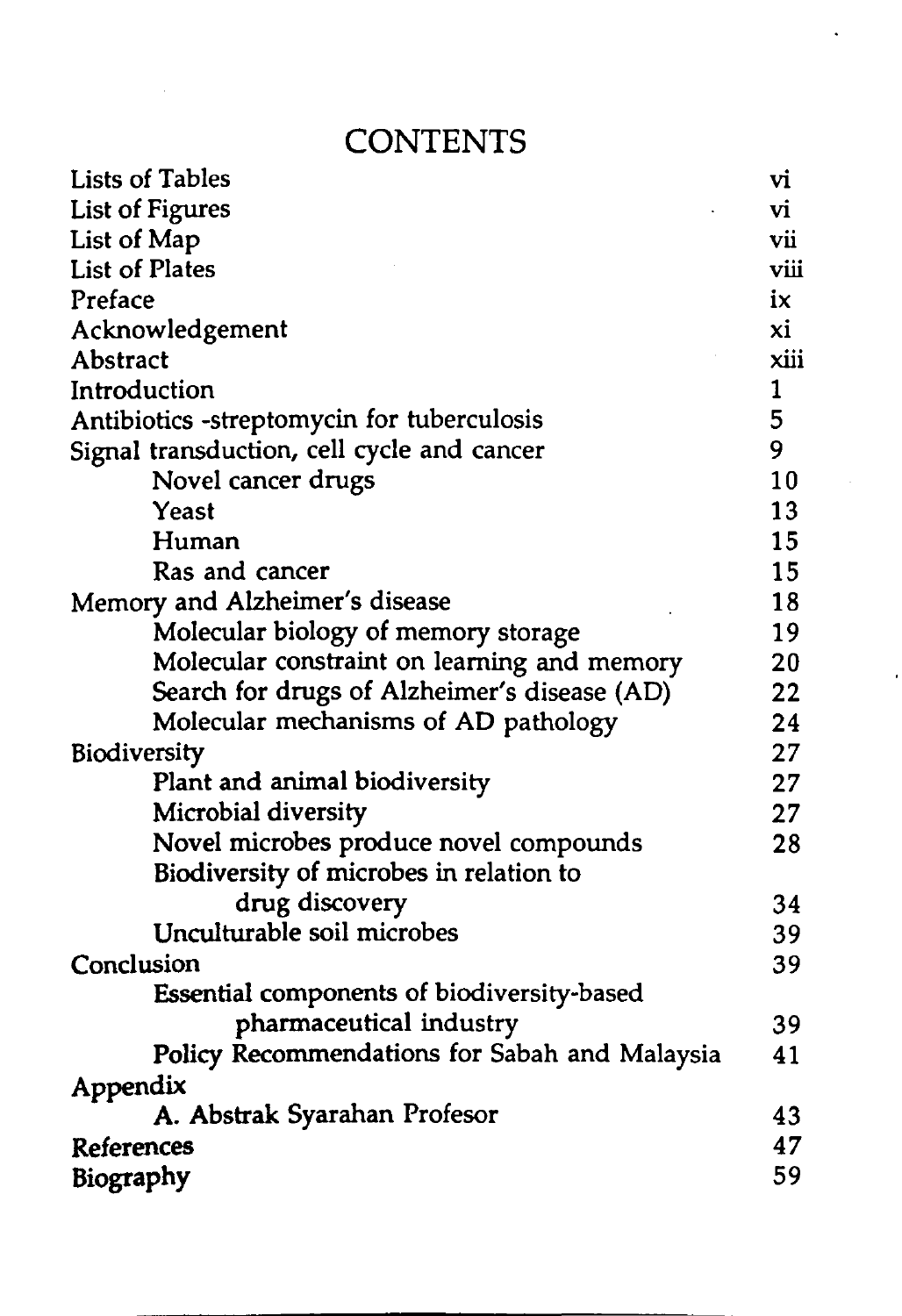#### LIST OF TABLES

| Table 1: Routes to drug discovery                                                                                       | $\mathbf{1}$   |
|-------------------------------------------------------------------------------------------------------------------------|----------------|
| Table 2: Origin of top 150 drug descriptions in USA                                                                     | $\overline{2}$ |
| Table 3: Characteristics of low molecular weight<br>drugs derived from biodiversity                                     | 4              |
| Table 4: Screening for inhibitor of isocitrate lyase                                                                    | 8              |
| Table 5: Screening for H7520 (E225) extract against<br>type I protein serine / threonine phosphatase<br>(GLC7) in yeast | 23             |
| Table6: Actinomycetes associated with plants                                                                            | 30             |
| Table 7: Level of endemism of tree species of selected<br>families in Borneo                                            | 32             |
| Table 8: List of regions where actinomycetes and fungi<br>were collected from Sabah, Malaysia                           | 35             |
| Table 9: Essential components of biodiversity-based<br>pharmaceutical industry                                          | 40             |
| <b>LIST OF FIGURES</b>                                                                                                  |                |
| Figure 1: Structure of streptomycin (Streptomyces griseus)                                                              | 6              |
| Figure 2: Citric acid and the glyoxylate pathway shunt in<br>Escherichia coli                                           | 7              |

Figure 3: Structure of itaconic acid 8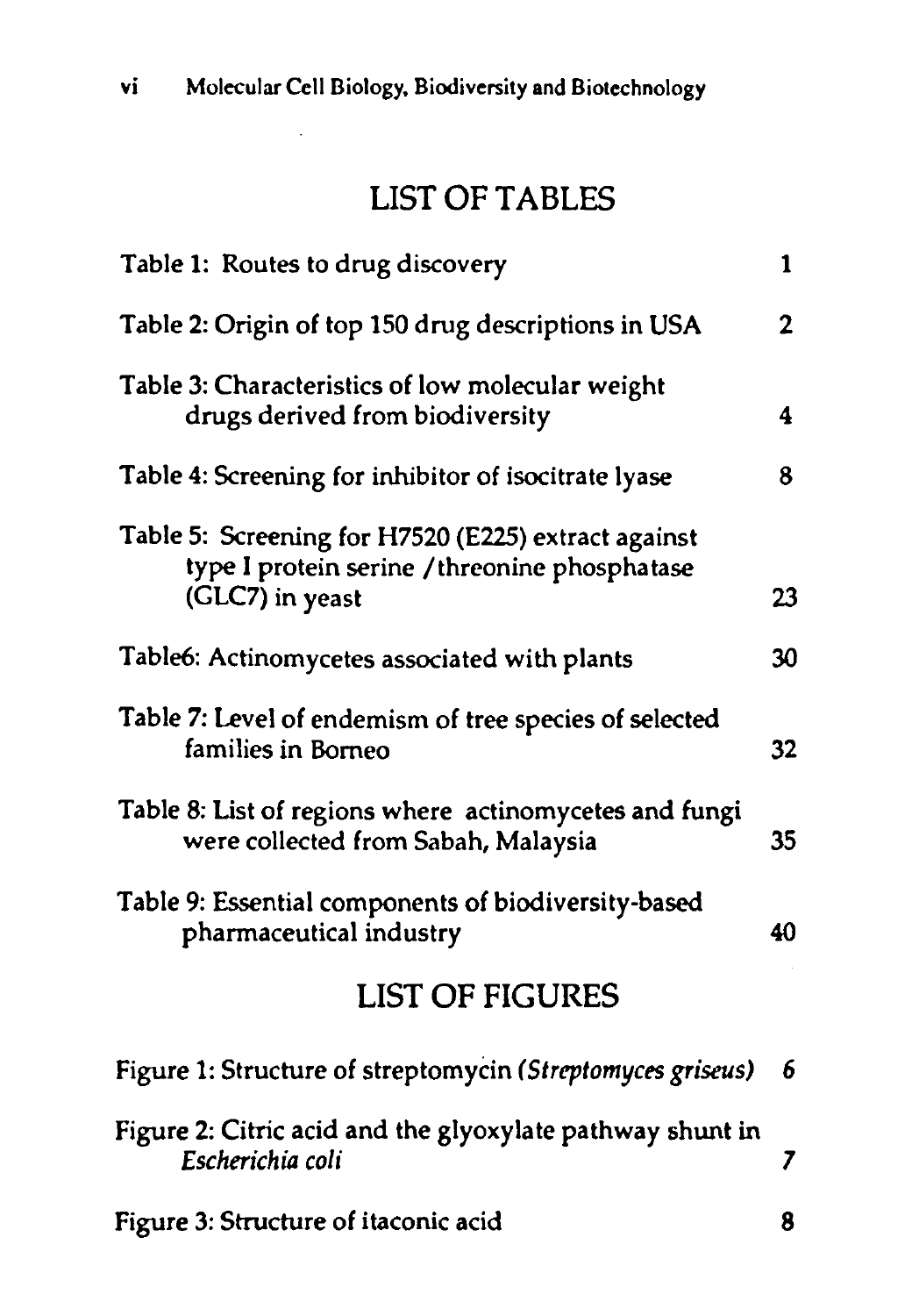| Figure 4: Structures of daunomycin (daunorubicin)<br>and adriamycin                                                       | 9.      |
|---------------------------------------------------------------------------------------------------------------------------|---------|
| Figure 5: Structure of taxol (Taxus brevifolia)                                                                           | 10      |
| Figure 6: Structure of imitinib mesylate<br>(Gleevec <sup>TM</sup> , STI <sup>671</sup> )                                 | 11      |
| Figure 7: Structures of inhibitors of protein kinases                                                                     | $12 \,$ |
| Figure 8: The Mitogen-activated protein (MAP) kinase<br>pathway in mammalian cell and yeast<br>(Saccharomyces cerevisiae) | 14      |
| Figure 9: Ras and Raf proteins interaction                                                                                | 17      |
| Figure 10: Structure of antileukemic drug, indirubin                                                                      | 25      |
| Figure 11: Structure of hymenialdisine produced<br>by sponges (Agelasidae, Axinellidae<br>and Halichondriidae)            | 26      |
| Figure 12: Phylogeny of streptomyces including the<br>Malaysian ones                                                      | 38      |
| LIST OF MAP                                                                                                               |         |

|  |  |  |  | Map 1: Location of soil sampling sites in Sabah |  |  | 33 |
|--|--|--|--|-------------------------------------------------|--|--|----|
|--|--|--|--|-------------------------------------------------|--|--|----|

 $\ddot{\phantom{a}}$ 

 $\sim 10^{-1}$ 

 $\ddot{\phantom{a}}$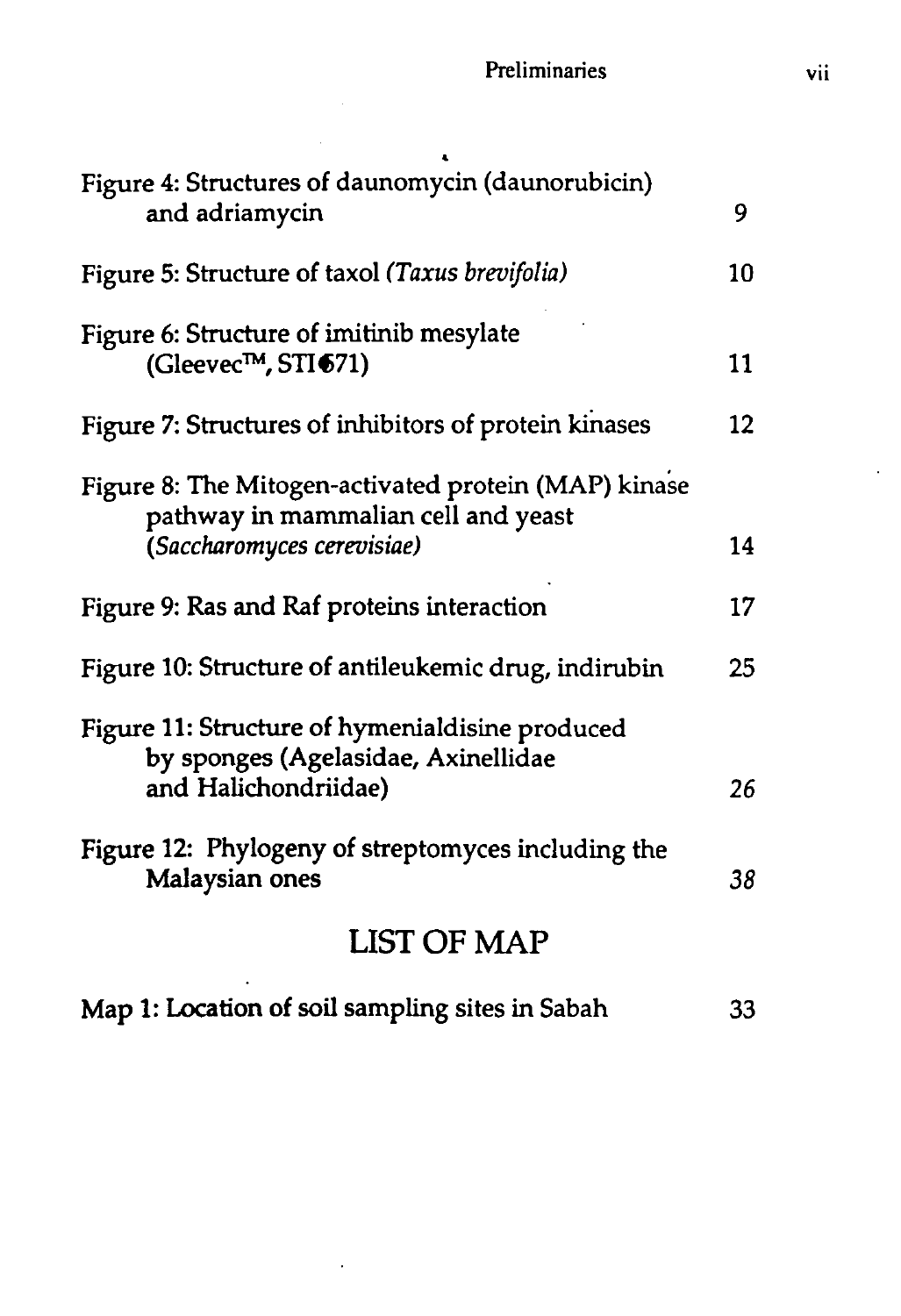## LIST OF PLATES

Plate 1: Dr. Selman A. Wakesman (left) and Sir Alexander Fleming (right), both scientists won the Nobel Prize in Medicine or Physiology, were discussing the microbes which produce medically important antibiotics. (With courtesy of Amerian Soceity<br>for Microbiology) Frontispiece for Microbiology)

Plate 2: Streptomyces H7372 (C55) 400X magnification 17

Plate 3: The author (centre) pointing out the profused secreted resins on the bark of a dipterocarp tree, to his collegues; Dr. Noni Ajam (left) from University of Malaya and Dr. Ken Suzuki (right) from RIKEN, Japan. 31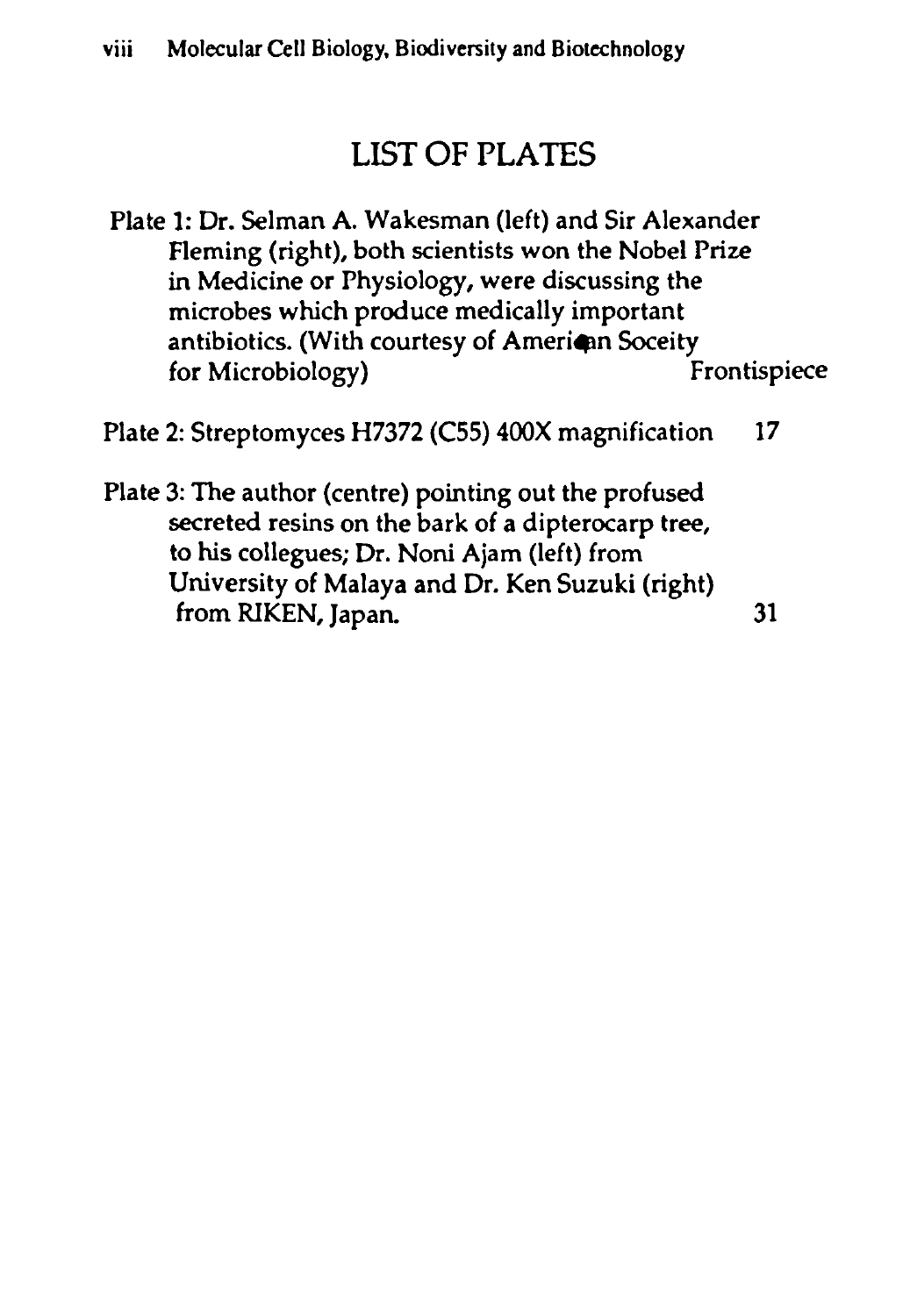#### PREFACE

This book is based on the text of my professorial lecture delivered at Universiti Malaysia Sabah, Kota Kinabalu in 2003.

I have chosen the title *Molecular Cell Biology, Biodiversity and Biotechnology* in view of the decision and commitment of the Malaysian government to develop the biotechnological industries. One such effort is the development of the future Biovalley, near Kuala Lumpur.

Malaysia's hopes to utilize the rich biodiversity of the tropical rainforests as one of the competitive factor. While much of the emphasis have been based on traditional indigenous medicinal plants, I point out in my lecture the importance of focusing on the rich microbial diversity, the filamentous bacteria, actinomycetes; myxobacteria and fungi, which have produced most of the important antibiotics and other pharmaceutical compounds. In fact, success in exploiting the rich microbial diversity for biotechnology is highly dependent on our deep understanding of the molecular cell biology of the normal and pathological cell.

I have chosen to discuss current research work in my laboratory at Universiti Malaysia Sabah on the screening of microbial inhibitors for tuberculosis, cancer and Alzheimer's disease (memory loss). It is very significant that most of the key molecular targets are protein kinases and phosphatases involved in signal transduction and cell cycle of bacteria and eukaryotes (yeast to man).

Prof. Ho Coy Choke, Ph.D School of Science & Technology Universiti Malaysia Sabah Kota Kinabalu

Apri12003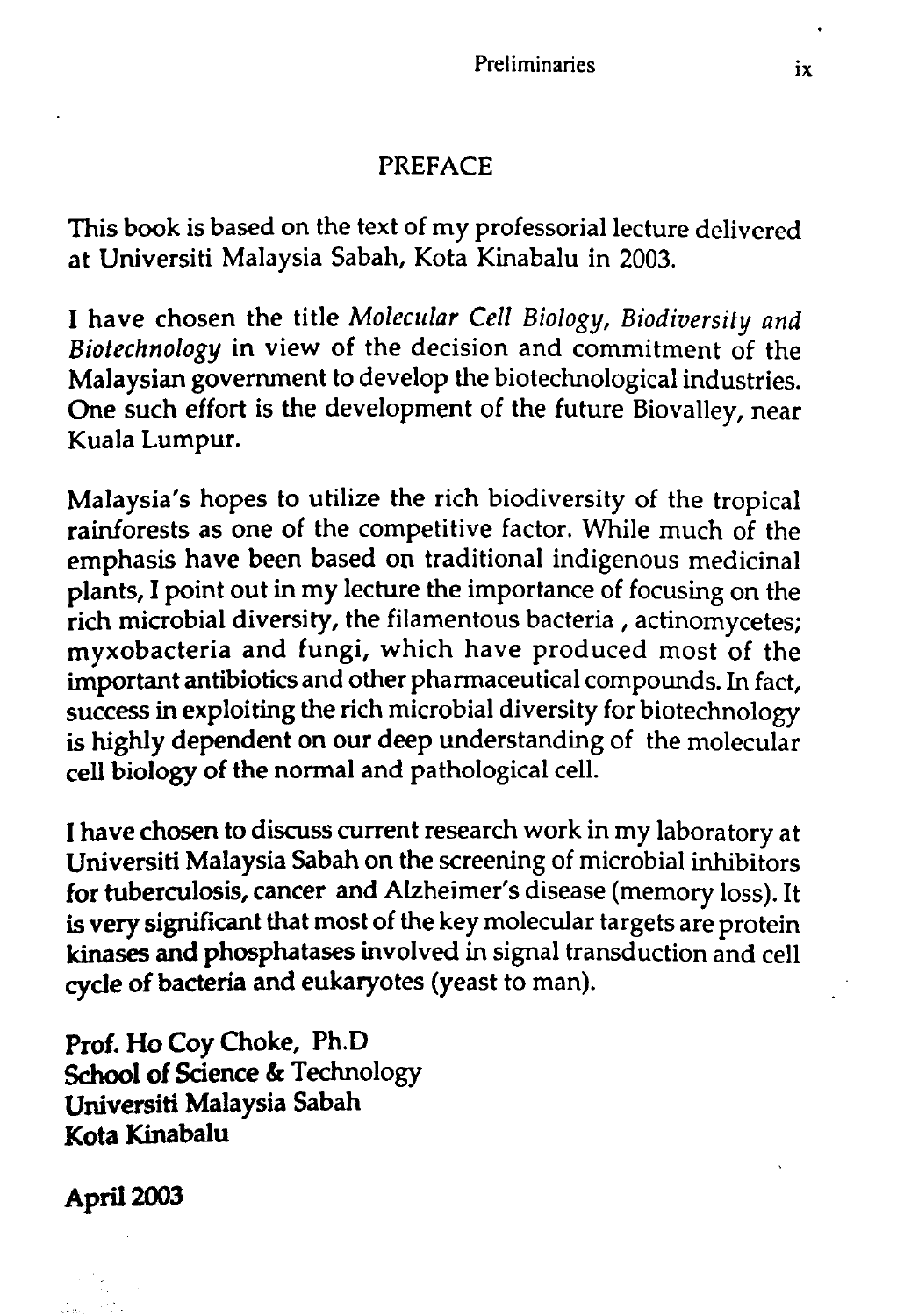I would like to thank my graduate students, Lai Ngit Shin, Cheah Hwen-Yee, Christopher Voo Lok Yung and Sylvia Daim and numerous undergraduates especially Lo Chor Wai who collaborated with me in this project.

Let me express my appreciation to the Vice Chancellor, Professor Tan Sri Datuk Seri Panglima Dr. Abu Hassan Othman and his officers especially Prof. Datin Maryati Mohamed for facilitating this study, which I hope will be intensified in VMS.

The assistance of Eng Te Sheng, Sylvia Tay, Foo Sek Kin and Christopher Voo Lok Yung in the preparation of the lecture and manuscript is gratefully acknowledged.

I am also indebted to my father, Hoe Leong Kim; my mother Chong Yang and my family, Doris Yap Geok Khim, Paul Ho Pow Leong, Christina Lye and Bernice Ho Yin Mae for love and support. This lecture is dedicated to the memory of my late wife, Florence Chin Siew Yin.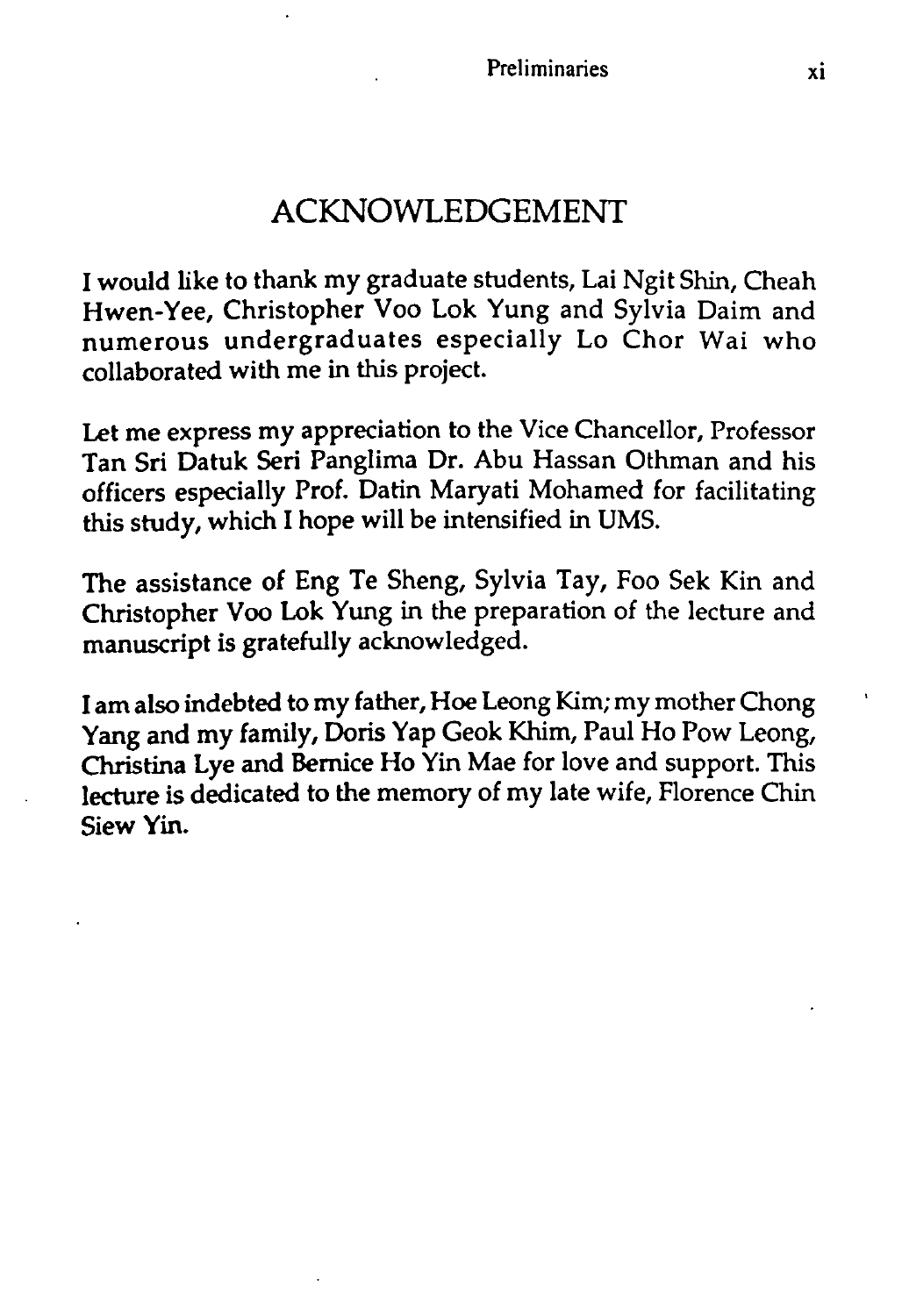#### ABSTRACT

This lecture concerns the interaction between the rich biodiversity of Malaysia, particularly that in Sabah and the current major discoveries in molecular cell biology, related to both normal cell functions such as cell division and the abnormal functions of the pathological cell leading to infectious diseases, such as tuberculosis, and non-infectious diseases, such as cancer and Alzheimer's disease. The biodiversity includes animals, plants and the invisible microbes like the filamentous bacteria, actinomycetes, myxobacteria and fungi. These microbes are prolific producers of diverse type of bioactive secondary metabolites acting as antibiotics and nonantibiotic activities. The advanced molecular cell biology of the pathogen (i.e., *Mycobacterium tuberculosis)* and the human cell including the sequence of bases for all the genes in their genomes have identified many molecular targets (i.e., proteins) for these secondary metabolites. This will certainly led to the discovery of novel biochemical reagents and further the understanding of the cell. It will also lead to new drug discovery for diseases with inadequate treatments, such as cancer, and those with no effective drugs, such as memory loss in Alzheimer's disease. These natural product pharmaceuticals complement other routes of drug discovery by chemical syntheses using (1) conventional, combinatorial chemistry, computer aided drug design or (2) human recombinant therapeutic proteins or vaccines created through genetic engineering.

The potential of drug discovery utilizing the Malaysian rich microbial resources are illustrated by three studies carried out in our laboratory at Universiti Malaysia Sabah and assisted by several undergraduate and postgraduate students. These studies are summarized as follows: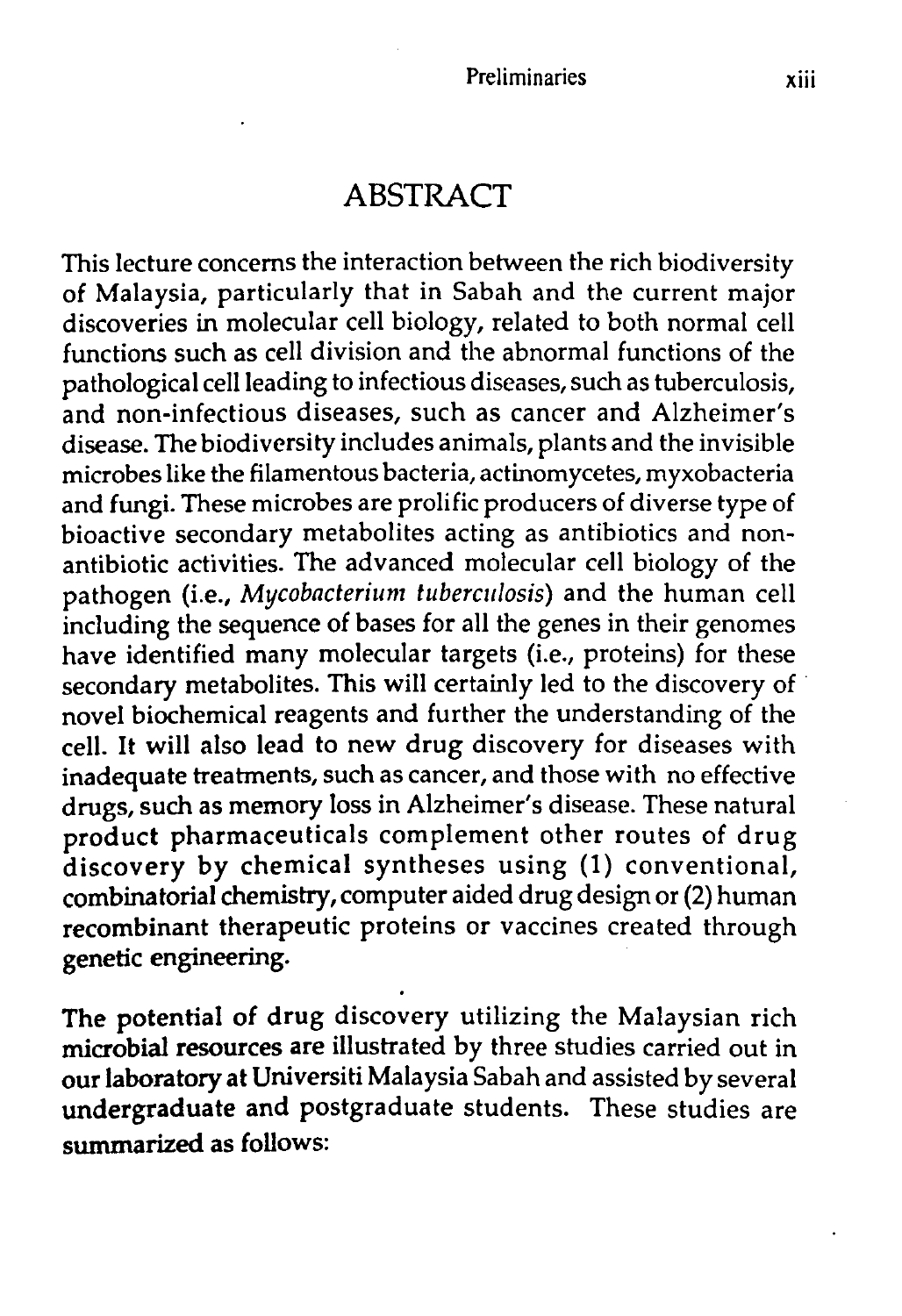## Tuberculosis

Tuberculosis, a reemergent serious infectious disease world wide, is especially serious in poverty-stricken Asian and African countries. The problems of multi-drugs resistance, coupled with reactivation of latent and persistent infection afflicting HIV patients, demand the discovery of new TB drugs. In view of these problems, we have screened extracts of actinomycetes and fungi from Sabah against isocitrate lyase, an enzyme produced in the glyoxylate pathway when the mycobacteria switched to fatty acid utilization during latent infection. As a result, one potential inhibitor similar to itaconic acid has been discovered and characterized.

## Cancer

The molecular understanding of the causation of cancer as genetic defects of the somatic cell leading to uncontrollable cell proliferation has indicated that many of the cancer genes (i.e., oncogenes and tumor suppressor genes) involve protein kinases and phosphatases through phosphorylation and dephosphorylation in signal transduction and cell cycle. Thus, protein kinases are now key targets in the discovery of inhibitors for cancer treatment. Recently a synthetic oral drug Gleevec has been approved for treatment of chronic myeloid leukemia, for it has been found that the drug acts by inhibiting the tyrosine kinase of the translocated Bcr-Abl Philadelphia chromosome. With regard to this, we discovered that an inhibitor interrupting the Ras-raf protein interaction in the mitogen activated protein (MAP) kinase pathway, with consequent decreased phosphorylation of the downstream MEKI /2 and ERKI/ 2 kinases.